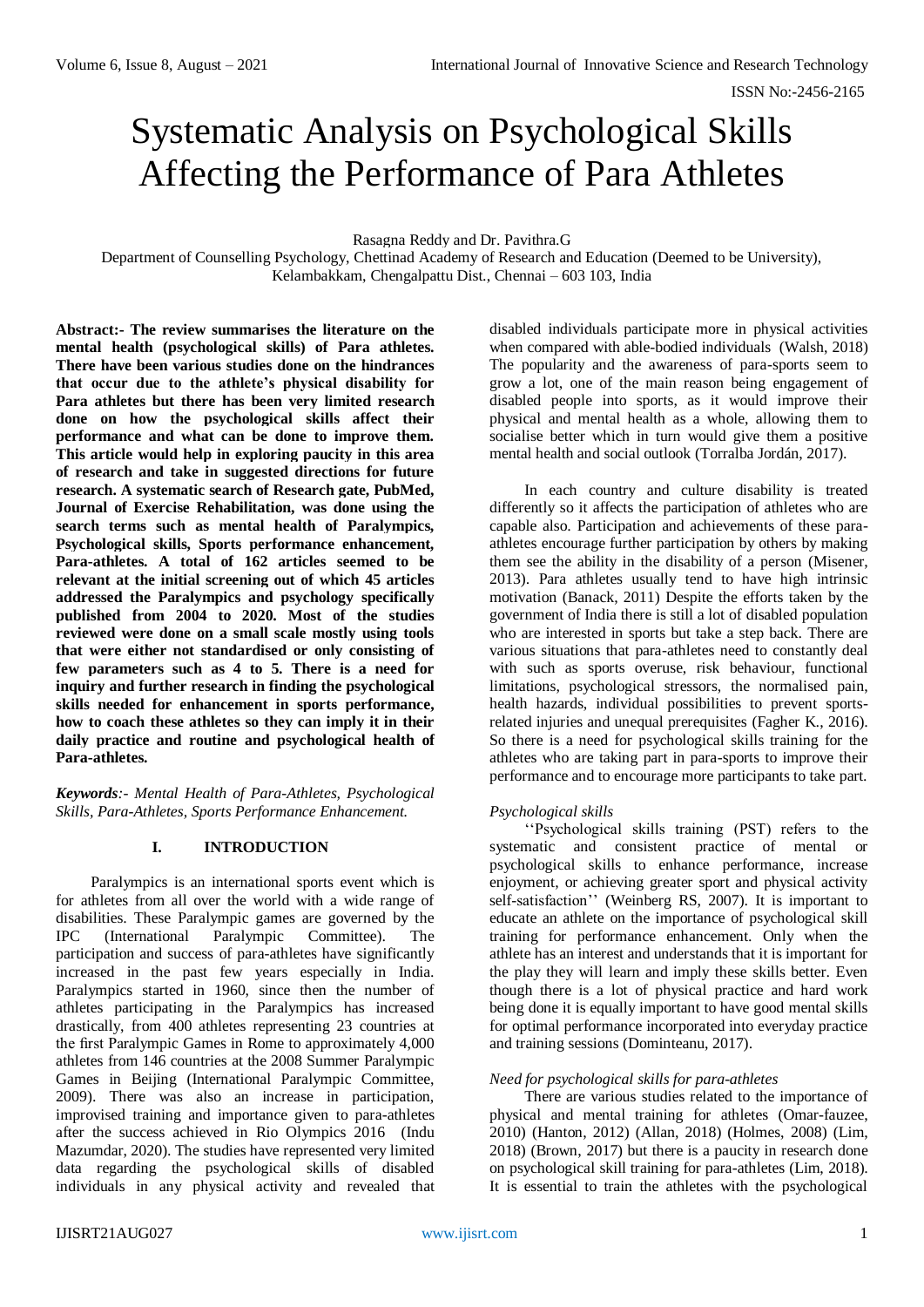skills to perform at their full potential and prepare better for settings that are psychologically challenging (Mesagno, 2008). There are numerous studies done focusing on paraathletes with intellectual disability and not on athletes with various other disabilities (Gorely T, 2012). Para-athletes have a very high level of competitive psychological and physical desire to achieve in their sport (Omar-fauzee, 2010). Yet there is a greater level of challenges and stress other than playing the match itself which the para-athletes undergo such as:

a) Difficulty in travelling as their travel time is extended more than the others causing stress as they board the vehicle first and exit last plus the travel time (Hanton, 2012)

b) shifting from seat to wheelchair and back often, restroom usage during the long travel and at the competition arena (Martin, 1996),

c) difficulty of being away from home and social support for a long time which would have a negative impact on performance (Omar-fauzee, 2010)

d) Stress due to misclassification of their disability either with an athlete with a higher or lower level of disability which would affect their performance. (Martin, 1996)

For para-athletes to face such challenges and reach their goal despite all the socio-cultural pressure putting them down, causing decreased sport participation, they need to have good psychological skills to cope with all the stressors.

The Paralympic Games are conducted involving the competition among a wide range of disabled individuals where, understanding the psychological aspects of these Para sport athletes for performing well in their sports (Allan, 2018) becomes important. A lot of emphases should be given to the psychological health of the para-athletes equal to the amount of importance given to their physical health as their physical dependence on someone for their requirements also needs some mental skills to cope (Van de Vliet, 2012).

Clough defines mental toughness as "the capacity of an individual to deal effectively with stressors, pressures and challenges, and perform to the best of their ability, irrespective of the circumstances in which they find themselves" (Sorensen, 2016). It is very important to understand and have a good level of mental toughness for any athlete which would help in their performance enhancement (Singh., 2017). observed through the studies that certain psychological aspects affect the athlete's performance when the competition gets challenging. Athletes can bring up the game to the highest level even at a tough point if they have mental toughness (Crust, 2005) which not only increases their ability to concentrate under pressure but also helps with the necessary focus on the goal. There is also a considerable amount of research done that says that mental toughness is one of the most important skills an athlete should have such that it can determine the success of that athlete or the way they would perform (Liew, 2019).

Imagery, in the context of sport, may be considered as the neural generation or regeneration of parts of a brain representation/neural network involving primarily top-down

sensorial, perceptual and affective characteristics, that are primarily under the conscious control of the imager and which may occur in the absence of perceptual afference functionally equivalent to the actual sporting experience (Holmes, 2008). The imagery was known to be the most used mental skill training technique by the coaches as they felt that was very useful for athlete's performance enhancement. Out of the other theories on how mental imagery works in sports, psych neuromuscular which is muscle memory, symbolic learning theory which is the mental blueprint and bioinformatic theory is known to be the most important of all others (Amasiatu, 2013).

Talking or instructing oneself during a competition or match is called self-talk. Self-talk is generally known as self-communication which a person uses in any situation. It can be negative or positive self-talk based on the situation which can sometimes turn into belief (Paul Holmes, 2008). It has been seen during competition player talks to him/herself to motivate or scold. In sport psychology, researchers and practitioners started researching self-talk after the cognitive revolution in the 1970s (Kokun, 2020). There are different types of self-talk such as instructional and motivational which are effective based on the task to be performed. A task that required an athlete's attention to do precisely was done better with instructional self-talk. Whereas, a task that needed athletes to have a good level of strength and endurance would require these athletes to be trained in motivational self-talk to be beneficial (Hatzigeorgiadis, 2006).

The strength of an athlete's desire to achieve a goal is understood to be motivation and the need that requires satisfaction. It is the reason for a para-athletes effort to practice and attain their goals. Only if the athlete is motivated, they would put in the effort to achieve and show enhanced performance without which all the other mental components such as focus, confidence, intensity and emotions would be of no use. In sports, motivation is very important because only if the athletes are motivated towards a goal, they will work hard and endure pain, fatigue and injury (Girish, 2019). Successful athletes usually tend to show high intrinsic and extrinsic motivation. But when compared to able athletes, para-athletes were driven more by intrinsic motivation than extrinsic to perform (Szemes, 2017). There is a great need for every athlete to be motivated to achieve and especially intrinsic motivation is comparatively more important than extrinsic motivation for an athlete to perform better (Balyi, 2013).

#### *Importance in India*

India is a sport-loving country with different sports cultures, but mental toughness training which is essential for optimising the performance is not given much importance (Joshi, 2020). There is a need for research on psychological skills and how to enhance the mental ability of Para athletes, especially in India as we are emerging in Paralympics at the global level (Harada, 2011).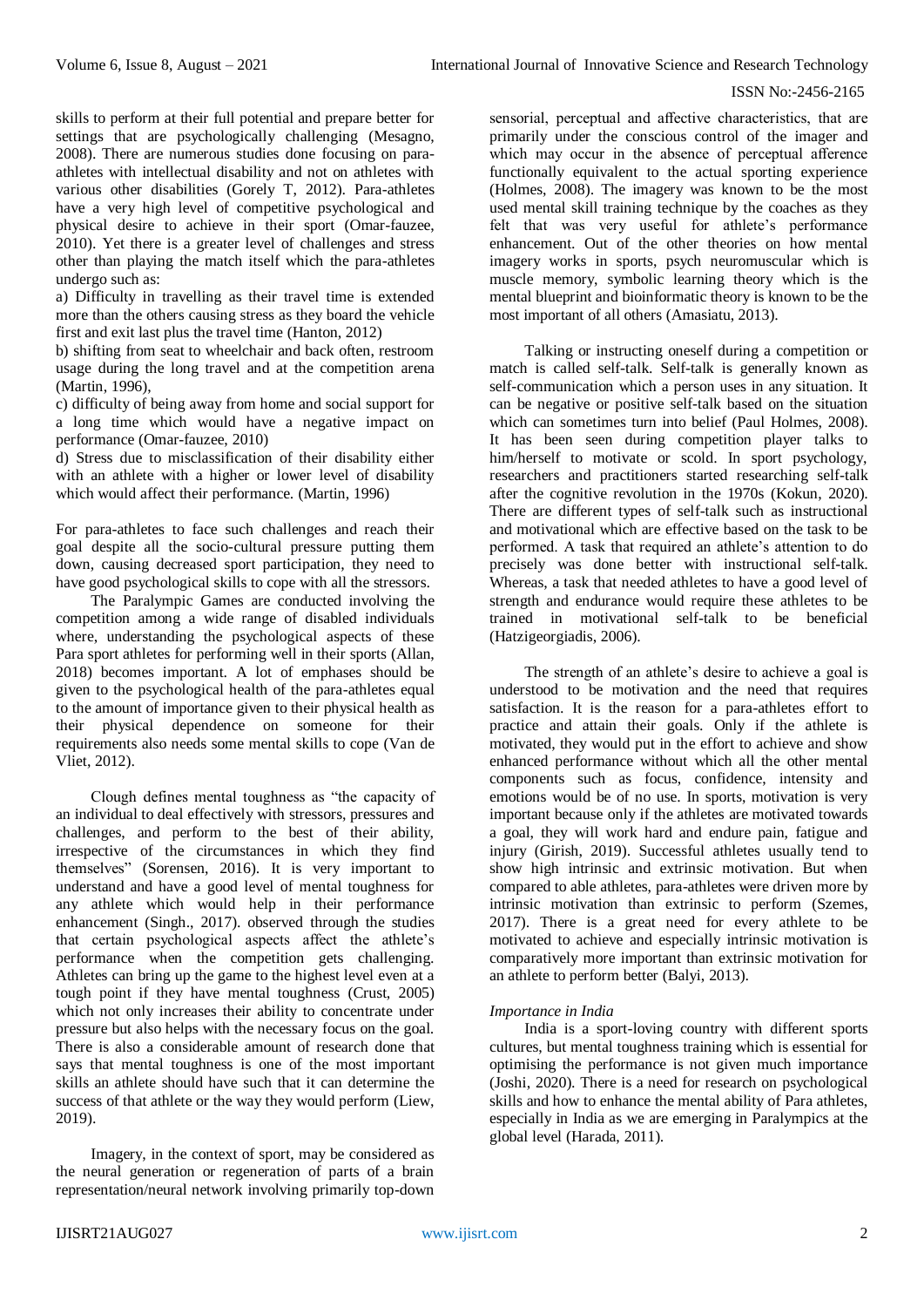The Parasport athletes do not find themselves lesser in any physical aspect when compared with the performance of the able-bodied athletes. The enhancement of cognitive and psychological skills among sports athletes has added value to their well-being and athlete performance (Allan, 2018).

There is a greater need in India for awareness that mental skill training is used to enhance performance and a sports psychologist can be approached just for performance enhancement rather than only when there is a mental problem or psychopathology. Despite the awareness of the importance of psychological skill training for better performance some of the athletes and coaches are hesitant as they feel it would create a negative image on them (Sridhar, 2010).

#### **II. METHOD**

#### *Search Strategies*

Two search strategies were used: An electronic search into ResearchGate, Khel journal, PubMed, Journal of exercise rehabilitation, ScienceDirect for articles on psychological skills in para-athletes and their effect on their sports performance. A manual search was conducted with the help of the following books and journals: Applied Sport

Psychology, Disability Sport, Clinical Sport Psychology and Handbook of sport Psychology. Data from these sources were referred to and tabulated.

### *Inclusion/Exclusion Criteria*

For studies to be included In this review they were: a) Research, review and viewpoint articles, b)article that consists of research studies done on athletes only with physical disabilities, c)Studies consisting of both male and female para-athletes were considered, d)Participants of all the studies were in the range of 15 to 55, e)Both qualitative, quantitative and mixed analysis articles were included, f)Each study consists of the use of psychological or mental skills for performance enhancement and some studies show the importance of these skills in performance enhancement of para-athletes. A few other studies show its growth and importance in India, g) To have recent and updated data showing the importance of mental skills for para-athletes as sports psychology is given more importance now than previous years, articles only beyond the year 2008 were considered. Studies were excluded from this review if a) Para athletes with any kind of mental disability were part of the sample, b) no clear specification if the athlete's performance was enhanced due to physical or mental training.

#### **III. RESULTS**



Fig 1

A total of 162 articles were screened from ResearchGate, PubMed, Journal of exercise rehabilitation, ScienceDirect and various other search engines. Of these articles, 46 titles were excluded as they weren't related to psychological skills and included athletes with a mental disability which are irrelevant to this systematic review. From Fig 1 after this level of screening a total number of 45 articles was included in this review article.

The majority of studies were cross-sectional and purposive sampling. Most of them were of quantitative design  $(n=31)$ , though there were some qualitative investigations  $(n=14)$ . The studies differed in sample size, ranging from 3 to 120 participants. There are different areas into which the identified literature was grouped. These consist of 1) mental toughness, 2) motivations 3) Self-talk 4) mental imagery 5) coping with stress 6) Psychological skills

*Study Selection*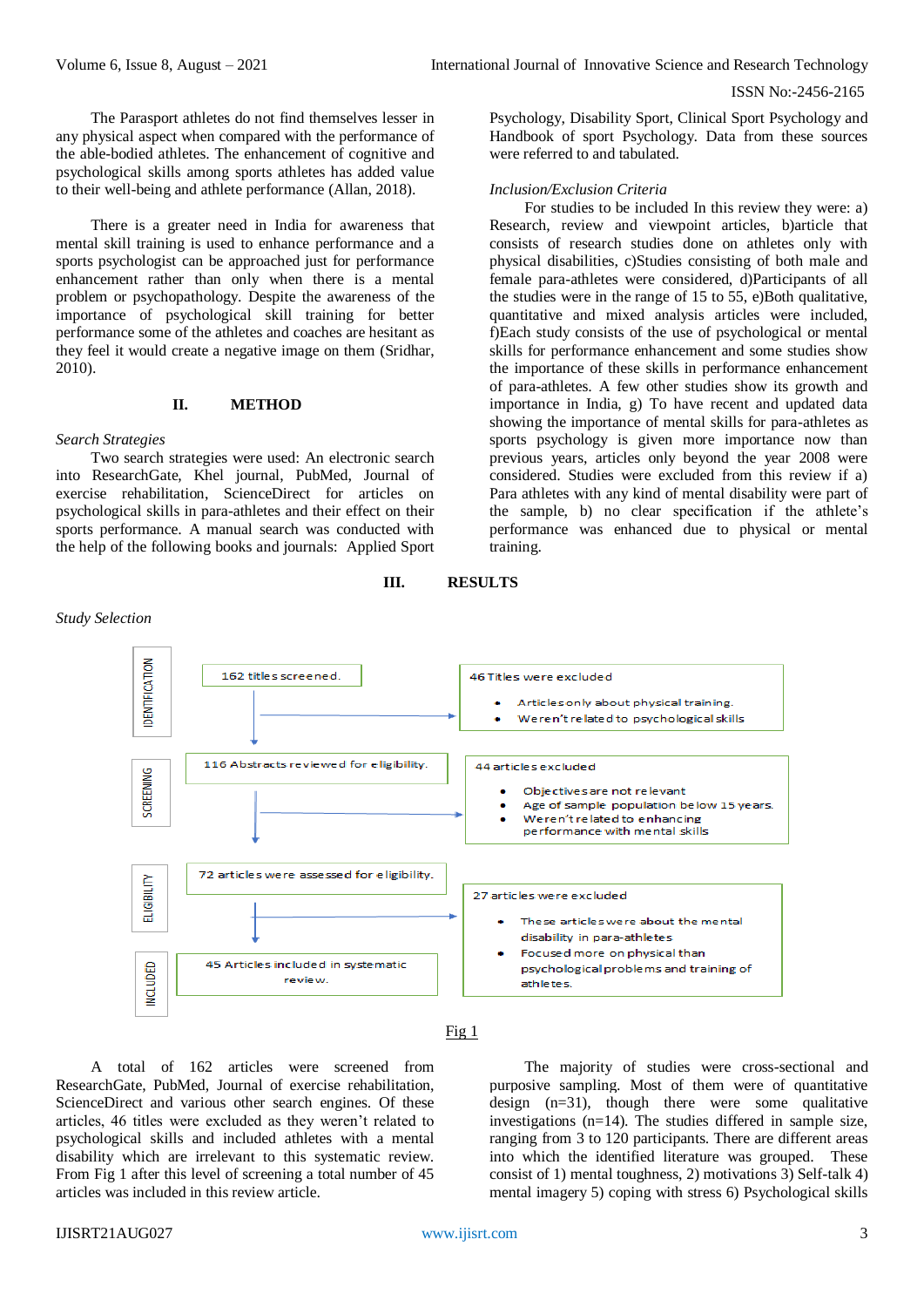in para-athletes 7) Awareness of skills 8) Willingness to getting trained in psychological skills.

There were various questionnaires used to test the psychological skill of the athletes. Achievement motivation scale was used in certain research articles to find the relationship between sports result and pre-competition mental state (Koper, 2020) Competitive state anxiety Inventory 2 CSAI-2 was used to measure cognitive anxiety, somatic anxiety and state of self-confidence, Athletic Coping Skill Inventory-28 (ACSI-28) was used to measure the athletes coping skills before and during the competition (Szájer, 2019) where it was found that female Paraswimmers scored lower than able-bodied female swimmers on self-confidence, somatic anxiety, freedom from worry, and self-confidence/achievement motivation. There was a study done where the mental state was assessed of paraathletes to know the relationship between the precompetition mental state and the results of the competition. Purposive sampling was done using a scale such as Selfefficacy for sports activity scale, Achievement motivation scale (AMS), State trait anxiety inventory (STAI) (Koper M. &., 2020). An improvement was seen on cognitive, emotional variables in the para-athletes after the intervention was done after testing. To know the level of psychological skill usage assessment was done using the Test of performance scale (TOPS) and it was obtained that paraathletes (sitting volleyball) players scored better in self-talk, goal setting, imagery and relaxation when compared to the able athletes in both practice and competition (Esatbeyoglu, 2018). Three national table tennis players were interviewed and tested using TOPS (Test of performance scale) to assess the effects of psychological skill training which increased their level of performance, but these results could not be generalized as this study used only three samples and paraathletes were all of the same disability (Lim, 2018). The para-athletes face challenges such as the inability to deal with pressure, lack of concentration due to increased physical and mental stress. Each athlete used their technique to increase their mental strength based on their understanding which was clear after the interview as 26 of 100 athletes considered trusting or believing in self as an important aspect of mental strength and the next 25 athletes thought staying focused was an essential part of it. Many athletes were not aware of mental strength as a skill to be learnt rather they felt it was just a belief. There is a need for athletes as well as coaches to be aware of the positive impact mental strength has on performance (Joshi, 2020).

## *Mental Toughness*

After testing with the Mental toughness inventory, it was found that the level of mental toughness increased as the years of experience was more in a sport as well as the athletes age increased. It was also found that mental toughness can be studied both ways as elite athletes showed a higher level of mental toughness and resilience and it was also obtained that athlete who had a high level of mental toughness would have enhanced performance (Méndez-Alonso, Prieto-Saborit, Bahamonde, & Jiménez-Arberás, 2021). A higher level of mental toughness was associated with a greater likelihood of winning  $(r = .52, p < .01)$  also

chances of scoring consecutive points or winning was more  $(r = .39, p < .01)$  (RG., 2016).

### *Imagery*

Even visual impairment does not become a barrier for psychological skills such as mental imagery which improved the performance of six goalball athletes after they were interviewed (Eddy, 2013). Another six-goalball female visually impaired athletes were given intervention for 6 months on mental imagery skills where they won the match and qualified to the next level as they felt they understood each other and communicated better which helped them in enhancing their performance (Larsen, 2014). Performance anxiety was also reduced with the use of imagery (Brown, 2017). It was also known to positively influence the level of motivation and didn't show any significant difference between the early and late blinded athletes as they only differed in the techniques, they used to imagine the coordinates (Vanlierde A, 2004).

# *Self-talk*

When para-athletes are given Intervention on self-talk it was effective on their performance and has enhanced the performance of the athletes when properly designed, administered and trained (Hatzigeorgiadis A. Z., 2005). Self-talk cues were used while performing a task ( $M = 5.95$ ) and 6.12) for instructional and motivational self-talk cues, respectively; range from 4.00 to 7.00 for both instructional and motivational Self-talk). Self-talk helped in the reduction of the occurrence of interfering thoughts, enhancing concentration on the task and overall enhancing sports performance (Hatzigeorgiadis A. Z., 2005).

# *Motivation*

Sports Motivation Scale (SMS 6) was used to measure the motivation level difference between able and paraathletes where there is no statistical significance between able athletes and differently-abled athletes concerning motivation and its domains, except for Identified Regulation. As the value for Identified Regulation,  $t = -2.393$ (p <0.05), is statistically significant at 95% level of confidence. It can be understood that there is a higher level of motivation in para-athletes who have identified and accepted their disability (Girish, 2019).

The psychological skills of para-athletes and ablebodied athletes do not have much difference and is known to be very similar, which in turn can be understood that sports have a positive impact on the para-athletes physically which keeps them impair with the able athletes (Ljubica Baĉanac1). It's proven that para-athletes who take part in sports would also have a positive effect on the overall quality of their own life (Bolach, 2014). The learning process and motor skills of the athletes are enhanced with the help of psychological and cognitive skills which in turn helped the athletes in handling the competitive pressure (McCarthy, 2010). When the athletes are trained on their psychological skills, they would imply it in their training and competition phase which would show improved performance. So, if these psychological skills are learnt and practised well during the training session it would be more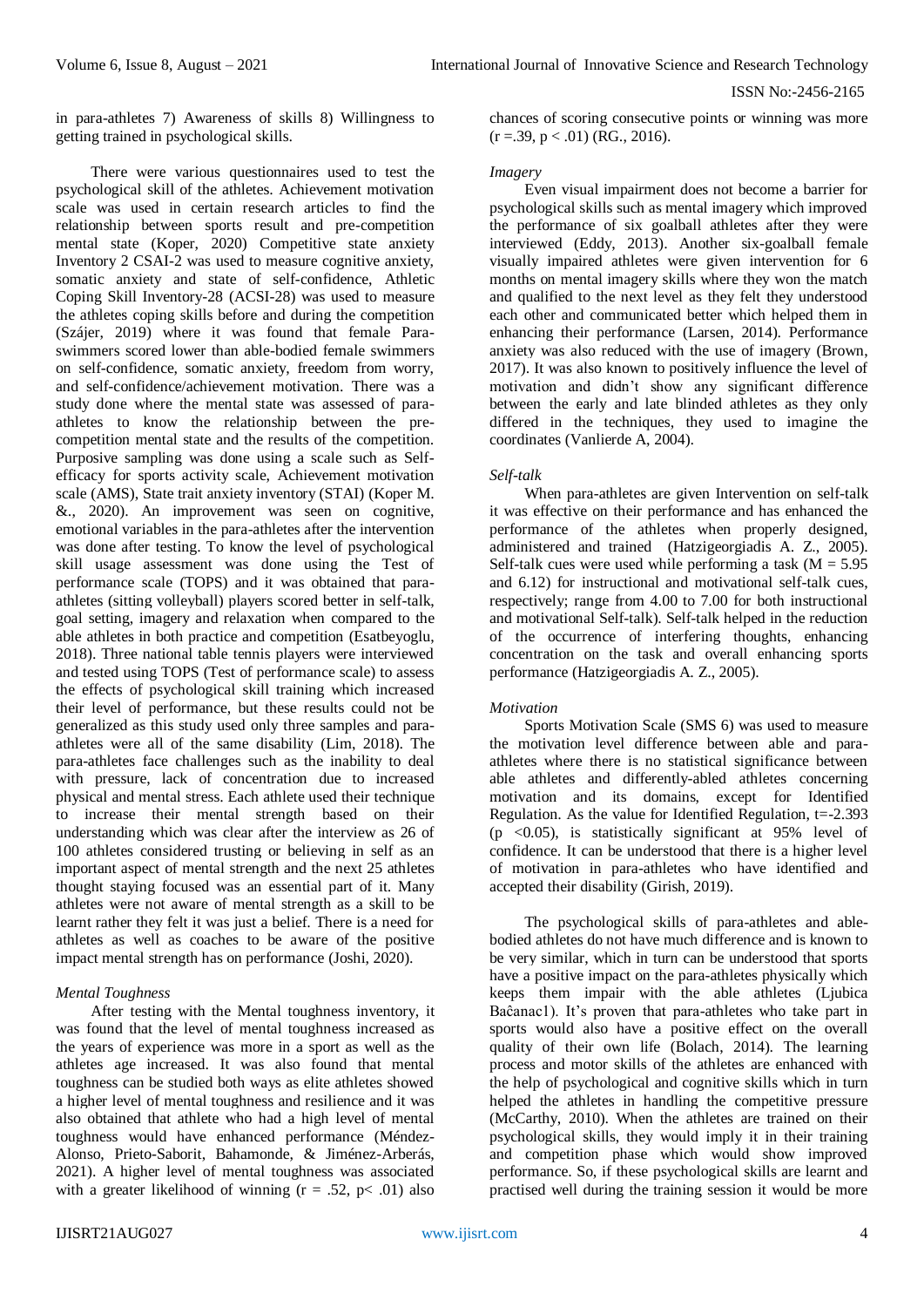helpful for the athletes during the competition in showing the enhanced performance (Abou Elmagd, 2016).

# **IV. DISCUSSION**

For an athlete to reach their optimal performance or practice to their best capacity as well as gain pleasure from that activity despite all the challenges they face, it's important for these athletes to need to be psychologically strong. Most of the athletes are not provided with or encouraged to take up psychological skills training during their practice. So, the para-athletes completely depend on their innate psychological skills to cope with any situation where a few athletes are good at it. most of the para-athletes tend to harm their performance due to the lack of these skills and the support it provides. During a competition or for practice there is a need for the presence of strong psychological skills in the athletes to face the challenges they come across. Especially, when para-athletes are considered, there is a greater need to be trained on their psychological skills along with their physical training as their level of challenges faced are even higher when compared to able athletes.

Para athletes face challenges right from the beginning of participation in any sport and even after they've reached the elite level. There are various situations that they find difficult to cope with such as longer travel time than the other athletes, more physical exertion during practice even if it's with aid, more proneness to injury and fear, being dependent on someone for their needs. These cause the paraathletes stress and anxiety even before the competition which can hamper their performance for which they need some psychological training to cope with it. And just before the competition or during it they need to be trained on their psychological skills such as mental imagery, peaking under pressure, coping with stress, quick decision making, mental toughness, self-talk and various others which would not only help them in enhancing their performance but also practice for a longer time effectively. From the literature, it is known that despite all these challenges and stress faced by the paraathletes they still tend to participate more in sports competitions due to the pleasurable experiences gained from it such as social acceptance, improved self-image, acceptance and close friendship which improves their outlook on life. So, to have more para-athletes take part in sports which would, in turn, improve their entire outlook on self and the world, there is a need for psychological skill training which would help them cope with the stress and challenges they face as it would decrease the number of dropouts and increase participation. There is also a greater need for these skills as it would help in recovering from injury and the mental stress caused by it and in the rehabilitation of an athlete where they would get back to the competition quickly as their recovery time has reduced.

The findings suggest that psychological skills have a major impact on the performance of para-athletes, yet not much research is done as to how these skills can be further tested and enhanced in the athletes. It is important for the coaches also to be aware of how to test the athletes and

know what skill is lacking so they could work in collaboration with a sports psychologist to train the athlete better on these skills that would enhance their performance. Since the para-athletes are increasing in number now than before there is a need to emphasise more on training athletes on psychological skills on par with physical training that would enhance their performance and also help them cope with the challenges they face.

Training on the psychological skills is necessary not only for the beginner level athlete but also for a Paralympian at the highest level of competition because athletes always go through a certain amount of stress during practice and competition. It is also needed to have better focus, coping concentration, resilience and enhanced performance. Despite all the advancements and awareness that's created on the importance of psychological skills, many athletes are still trained physically and no mental training is given. This happens to athletes due to a lack of awareness of its importance or because of the choice they make as the athletes believe psychological skills are only for paraathletes who need psychological assistance rather than for a general performance enhancement. So, for performance enhancement, this culture has to change where both physical and psychological training is given equal importance.

# **REFERENCES**

- [1]. Abou Elmagd, M. (2016). General psychological factors affecting physical performance and sports. *International Journal of Physical Education, Sports, and Health*, *3*(5), 255-264.
- [2]. Allan, V., Smith, B., Côté, J., Ginis, K. A. M., & Latimer-Cheung, A. E. (2018). Narratives of participation among individuals with physical disabilities: A life-course analysis of athletes' experiences and development in parasport. *Psychology of Sport and Exercise*, 37, 170-178.
- [3]. Amasiatu, A.N. (2013). MENTAL IMAGERY REHEARSAL IS A PSYCHOLOGICAL TECHNIQUE TO ENHANCING SPORTS PERFORMANCE.
- [4]. Aryan Joshi (2020). A Study on Mental Strength Among Popular Athletes and Para-athletes.
- [5]. Banack, H.R., Sabiston, C.M., & Bloom, G.A. (2011). Coach Autonomy Support, Basic Need Satisfaction, and Intrinsic Motivation of Paralympic Athletes. Res Q Exercise Sport, 82 (4), 722-730. <https://doi.org/10.1080/02701367.2011.10599809>
- [6]. Balyi, I., Way, R., & Higgs, C. (2013): Long term athlete development*. Human Kinetics*, Champaign, IL.
- [7]. Bolach, B., & Prystupa, T. (2014). Evaluation of perception of quality of life of disabled athletes. *Physical Education of Students*, *18*(1), 13-16. <https://doi.org/10.6084/m9.figshare.903687>
- [8]. Brown, Daniel & Fletcher, David. (2017). Effects of Psychological and Psychosocial Interventions on Sports Performance: A Meta-Analysis. Sports Medicine. 47. 77-99. 10.1007/s40279-016-0552-7.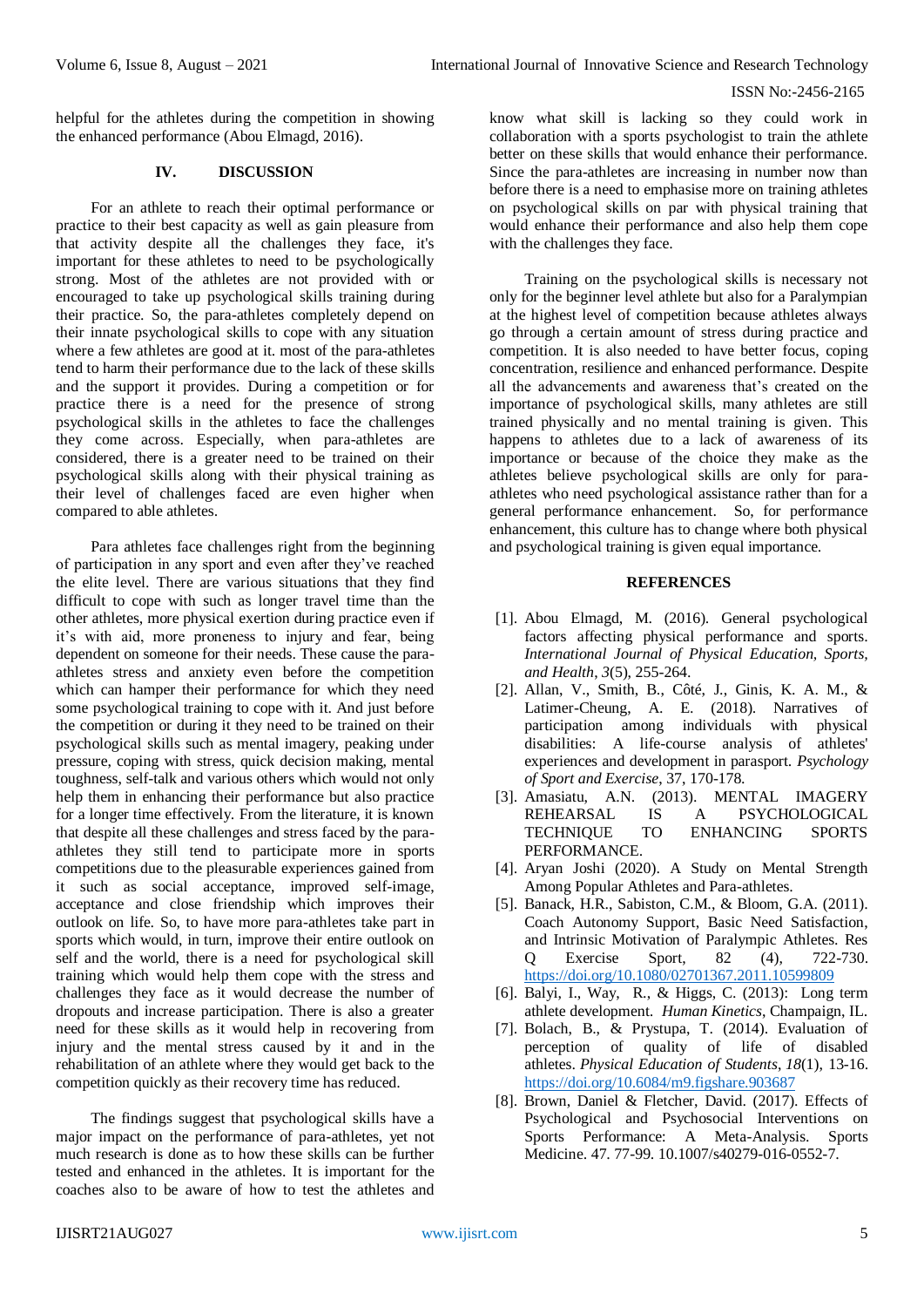- [9]. Cowden RG. Competitive Performance Correlates of Mental Toughness in Tennis: A Preliminary Analysis. Percept Mot Skills. 2016 Aug;123(1):341-60. DOI: 10.1177/0031512516659902. PMID: 27502244.
- [10]. Crust, Lee & Clough, Peter. (2005). Relationship between Mental Toughness and Physical Endurance. Perceptual and motor skills. 100. 192-4. 10.2466/PMS.100.1.192-194.
- [11]. Dominteanu, Teodora. (2017). The Role of Psychological Preparation in the Performance Sports Activity. *Moldavian Journal for Education and Social Psychology*. 1. 7-13. 10.18662/mjesp/2017.0101.01.
- [12]. Eddy, Kate & Mellalieu, Stephen. (2003). Mental Imagery in Athletes with Visual Impairments. Adapted Physical Activity Quarterly. 20. 347-368. 10.1123/apaq.20.4.347.
- [13]. Esatbeyoglu, Ferhat & Campbell, Mark. (2018). Mental Skill Usage of Athletes with Physical Disabilities. *Turkish Journal of Sport and Exercise*. 27-38. 10.15314/tsed.368137.
- [14]. Fagher K., Forsberg A., Jacobsson J., Timpka T., Dahlström Ö, Lexell J. (2016). Paralympic athletes' perceptions of their experiences of sports-related injuries, risk factors and preventive possibilities. *Eur. J. Sport Sci.* 16 1240–1249. 10.1080/17461391.2016.1192689
- [15]. Girish, R., & Periasamy, A. (2019). A comparative study on motivation between differently-abled and abled athletes.
- [16]. Gorely T, Jobling A, Lewis K, Bruce D. An evaluative case study of a psychological skills training program for athletes with intellectual disabilities. Adapt Phys Active Q 2002;19:350-363
- [17]. Hanton, Sheldon & Wagstaff, Christopher & Fletcher, David. (2012). Cognitive appraisal of stressors encountered in sport organizations. *International Journal of Sport and Exercise Psychology*. 10. 276- 289. 10.1080/1612197X.2012.682376.
- [18]. Harada, C. M., Siperstein, G. N., Parker, R. C., & Lenox, D. (2011). Promoting social inclusion for people with intellectual disabilities through sport: Special Olympics International, global sports initiatives and strategies. *Sport in Society*, *14*(9), 1131- 1148.
- [19]. Hatzigeorgiadis, A., Zourbanos, N., & Theodorakis, Y. (2005). Self-Talk: It works, but how? II. An investigation on self-talk functions.
- [20]. Hatzigeorgiadis, Antonis. (2006). Instructional and motivational self-talk: An investigation on perceived self-talk functions*. Hellenic Journal of Psychology*. 3. 164-175.
- [21]. Holmes, P. S., & Calmels, C. (2008). A neuroscientific review of imagery and observation use in sport. *Journal of Motor Behavior*, 40, 433–445.
- [22]. Indu Mazumdar, Dr. Chetna Chaudhary. Challenges and Opportunities at Paralympics. Int J Yogic Hum Mov Sports Sciences 2020;5(2):27-30
- [23]. Kokun, Oleg & Serdiuk, Liudmyla & Shamych, Oleksandr. (2020). Personal characteristics supporting Paralympic athletes' self-realization in sports. *Journal*

*of Human Sport and Exercise*. 16. 10.14198/jhse.2021.162.17.

- [24]. Koper, Magdalena & Nadolska, Anna & Urbański, Piotr & Wilski, Maciej. (2020). Relationship between Pre-Competition Mental State and Sport Result of Disabled Boccia Athletes*. International Journal of Environmental Research and Public Health.* 17. 8232. 10.3390/ijerph17218232.
- [25]. Larsen, Carsten Hvid. (2014). Preparing for the European Championships: A Six-step Mental Skills Training Program in Disability Sports. *Journal of sport psychology in action*. 10.1080/21520704.2014.971989.
- [26]. Liew, G., Kuan G., Chin. N., Hashim H. (2019). Mental toughness in sport. Systematic review and future. *German Journal of Exercise and Sport Research*, 49:381–394. [https://doi.org/10.1007/s12662-019-00603-3.](https://doi.org/10.1007/s12662-019-00603-3)
- [27]. Lim, Tae-Hee & Jang, Chang-Yong & O'Sullivan, David & Oh, Hyunkyoung. (2018). Applications of psychological skills training for Paralympic table tennis athletes. *Journal of Exercise Rehabilitation*. 14. 367-374. 10.12965/jer.1836198.099.
- [28]. Ljubica Baĉanac1, Bojana Milićević-Marinković2, Goran Kasum3, Marjan Marinković, COMPETITIVE ANXIETY, SELF-CONFIDENCE AND PSYCHOLOGICAL SKILLS IN TOP ATHLETES WITH AND WITHOUT DISABILITIES: A PILOT STUDY UDC 796:159.922.73.
- [29]. Martin, Jeffrey & Mushett-Adams, J.. (1996). Social Support Mechanisms among Athletes with Disabilities. Adapted physical activity quarterly: APAQ. 13. 74-83.
- [30]. McCarthy, P. J., Jones, M. V., Harwood, C. G., & Olivier, S. (2010). What do young athletes implicitly understand about psychological skills?. *Journal of Clinical Sport Psychology*, 4(2), 158-172.
- [31]. Méndez-Alonso, D.; Prieto-Saborit, J.A.; Bahamonde, J.R.; Jiménez-Arberás, E. Influence of Psychological Factors on the Success of the Ultra-Trail Runner. *Int. J. Environ. Res. Public Health* 2021, 18, 2704. https://doi.org/10.3390/ ijerph18052704.
- [32]. Misener, Laura & Darcy, Simon & Legg, David & Gilbert, Keith. (2013). Beyond Olympic Legacy: Understanding Paralympic Legacy Through a Thematic Analysis. *Journal of Sport Management*. 27. 329-341. 10.1123/jsm.27.4.329.
- [33]. Mesagno, Christopher & Marchant, Daryl & Morris, Tony. (2008). A Pre-Performance Routine to Alleviate Choking in "Choking-Susceptible" Athletes. Sport Psychologist. 22. 10.1123/tsp.22.4.439.
- [34]. Omar-fauzee, Mohd sofian & Mohd. Ali, Manisah & Soh, Kim & Norazillah, Ibrahim. (2010). Participation Motive in the Paralympics. *Journal of Alternative Perspectives in the Social Sciences. 1*.
- [35]. Paul Holmes, Claire Calmels. A Neuroscientific Review of Imagery and Observation Use in Sport*. Journal of Motor Behaviour*, Taylor & Francis (Routledge), 2008, 40 (5), pp.433-445. ff10.3200/JMBR.40.5.433-445ff. ffhal-01576439f.